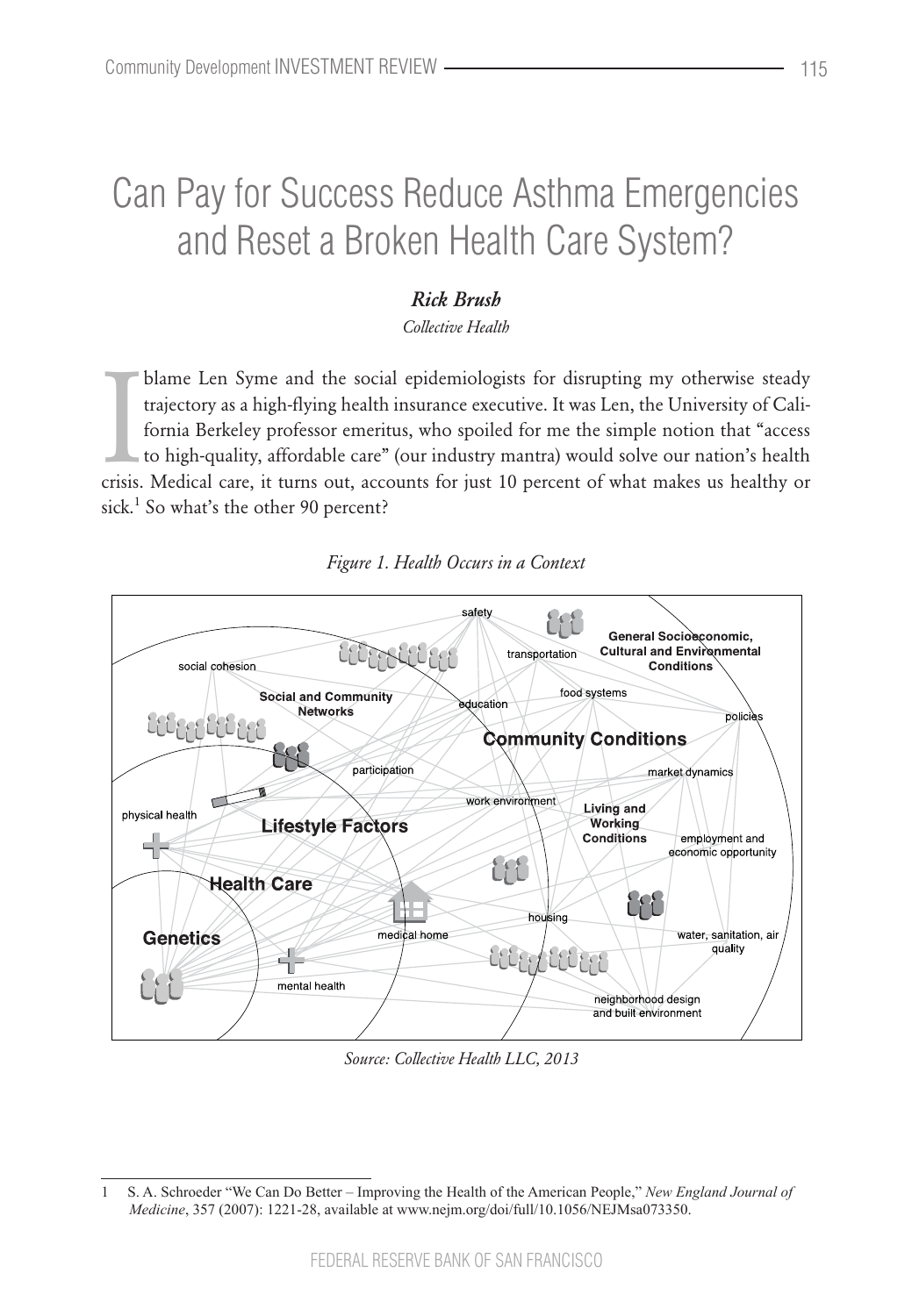It's a pretty gnarly sweater once you start unraveling it. After nearly a decade in health insurance, I left the comfy confines of my corporate office to follow a thread Len so eloquently describes as "intricately and infinitely intertwined" with our social, economic, and environmental circumstances. What matters most to health is the context in which we live our lives.<sup>2</sup>

This calls for a profoundly different health delivery and financing system, I've come to learn, with some pretty hefty obstacles in the way. But it is possible to meet these challenges. In this article, I look at a path forward for one chronic condition, childhood asthma, and the potential for spreading this approach to the broader health system.

#### **Following a Thread**

Here's what I uncovered in the past few years of thread-following. A growing body of research makes clear that if we want to improve health in a meaningful and sustainable way, we need to look upstream at the underlying factors that drive so many more of us into the care system in the first place.<sup>3</sup> For instance, we know that education matters to health: college graduates live five years longer, on average, than those who do not complete high school. $^4$  We know that the influence of social relationships on the risk of death are comparable to those of well-established risk factors such as smoking and alcohol consumption, and they exceed the influence of factors such as physical inactivity and obesity.<sup>5</sup> And we know that our environment, including the air we breathe inside our own homes, matters to health: an estimated 21 percent of US asthma cases are attributable to dampness and mold exposure.<sup>6</sup>

One might conclude that if we simply follow this thread we would ignite a new market for preventive "medicine." Doctors would prescribe college preparatory courses. Big Pharma would give us social-networking pills. Health insurers would begin covering home improvements. The problem is that the thread has a few knots in it. Big knots.

#### **Unraveling**

The first knot is that our health care system is designed for downstream treatment of

<sup>2</sup> World Health Organization, "CSDH Final Report: Closing the Gap in a Generation: Health Equity Through Action on the Social Determinants of Health." In Commission on Social Determinants of Health, edited by WHO (Geneva: World Health Organization, 2008), available at www.who.int/social\_determinants/thecommission/ finalreport/en/index.html.

<sup>3</sup> T. R. Frieden, "A Framework for Public Health Action: The Health Impact Pyramid," *American Journal of Public Health*, 100(4)(2010): 590-95, available at www.ncbi.nlm.nih.gov/pmc/articles/PMC2836340/pdf/590.pdf.

<sup>4</sup> Robert Wood Johnson Foundation, "Education and Health. National Longitudinal Mortality Study: 1988-1998." Issue Brief 6 (New York: RWJF, Commission to Build a Healthier America, 2009).

<sup>5</sup> J. Holt-Lunstad, T.B. Smith, and J.B. Layton, "Social Relationships and Mortality Risk: A Metaanalytic Review," PLoS Medicine, 7(7) (2010): e1000316, available at www.plosmedicine.org/article/ info%3Adoi%2F10.1371%2Fjournal.pmed.1000316;jsessionid=A98C70481A057B040F38C1BBD6D4AC31.

<sup>6</sup> D. Mudarri and W. J. Fisk, "Public Health and Economic Impact of Dampness and Mold," *Indoor Air Journal*, 17 (2007): 226-235, available at www.iaqscience.lbl.gov/pdfs/mold-2.pdf.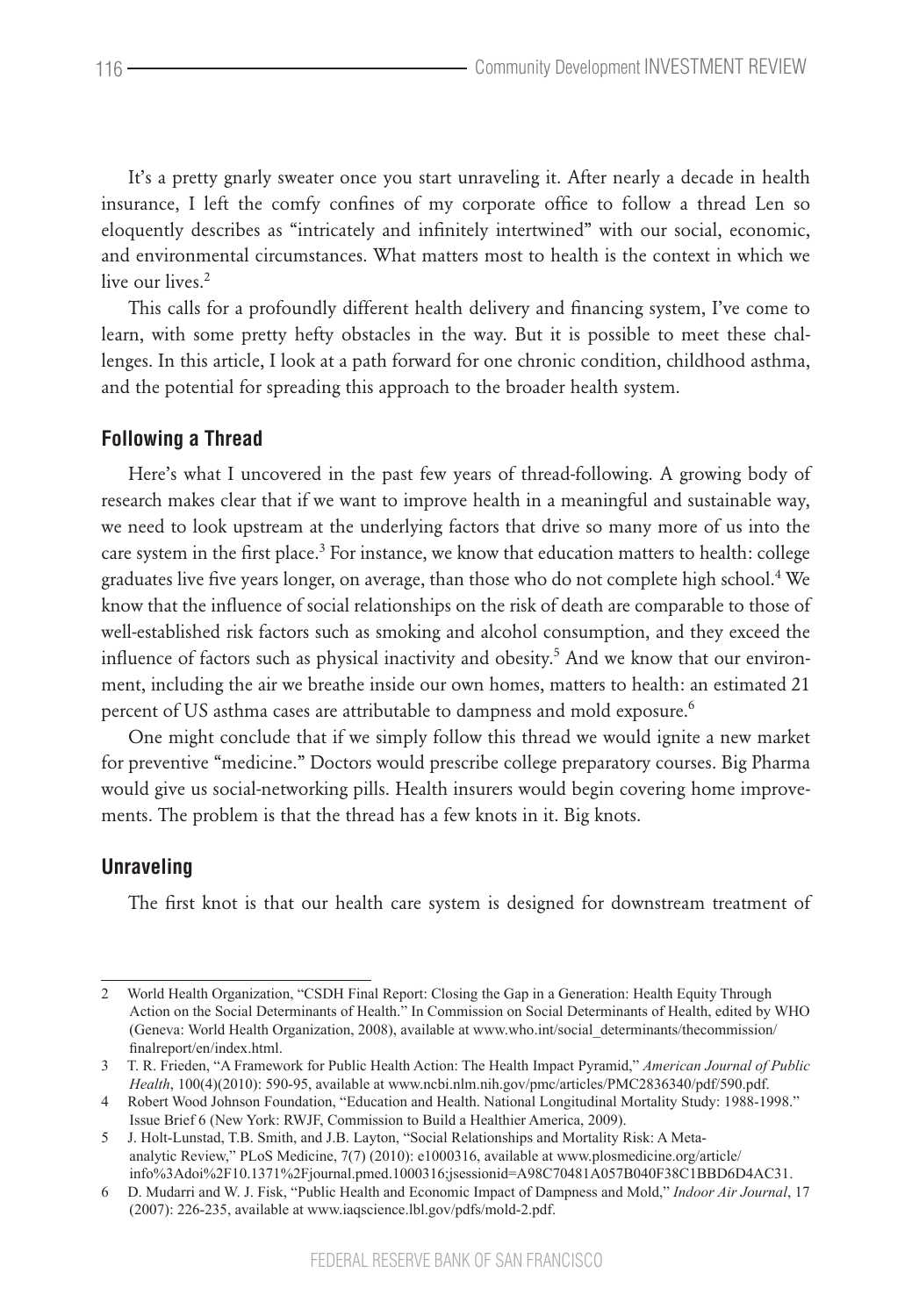illness rather than improving upstream determinants of health. In fact, of the \$2.7 trillion<sup>7</sup> per year we spend on health care in the United States, just 3 percent goes toward preventing disease.<sup>8</sup> Compared with other countries, American medicine is good at late-stage interventions, such as reducing cancer death rates and helping those who reach age 75 to live longer. However, American medicine is worse (often far worse) in many key health indicators, from infant mortality to life expectancy at birth to diabetes, obesity, heart disease, chronic lung disease, and disability.<sup>9</sup>

The second knot is that traditional health care financing—such as fee-for-service payment systems in which doctor and hospital revenue is based on volume of patients and procedures—is plagued with misaligned incentives that drive more use of health care rather than better health outcomes. This creates a powerful self-reinforcing loop: money continues to flow while costs continue to grow.

Third, the challenge is made more complex by the highly fragmented nature of health care financing. Government accounts for 45 percent of US health care spending, through federal, state and local programs with differing payment systems, incentives, and reimbursement levels.<sup>10</sup> Private payers such as health insurers, employers, and individuals account for 55 percent of spending.<sup>11</sup> Payers invest billions each year in health care analytics, disease management, and wellness. Yet most efforts to contain costs fail to address the underlying social and environmental causes of disease. With health care spending at 17.9 percent of US gross domestic product and growing, it seems likely the system will unravel, even as we pick at the knots.<sup>12</sup>

#### **A New Thread?**

If we pressed "reset" on the US health system, we'd probably make some fundamental design changes. We'd aim for better health outcomes rather than more health care. We'd follow the evidence and economics to determine what levers to pull for the greatest health and financial return. And we'd align the money flow between payers and providers with new terms of success.

Of course, Pay for Success (PFS) is not new in health care. For more than a decade the

<sup>7</sup> Centers for Medicare and Medicaid Services, "National Health Expenditures" Table 1, (Washington, DC: CMS, Office of the Actuary, National Health Statistics Group, 2012), available at www.cms.gov/Research-Statistics-Data-and-Systems/Statistics-Trends-and-Reports/NationalHealthExpendData/Downloads/tables.pdf.

<sup>8</sup> Ibid.

<sup>9</sup> National Research Council, "US Health in International Perspective: Shorter Lives, Poorer Health" (Washington, DC: National Academies Press, 2013).

<sup>10</sup> Centers for Medicare and Medicaid Services, "National Health Expenditures by Type of Sponsor: Calendar Years 1987-2011" Table 5 (Washington, DC: CMS, Office of the Actuary, National Health Statistics Group, 2012), available at www.cms.gov/Research-Statistics-Data-and-Systems/Statistics-Trends-and-Reports/ NationalHealthExpendData/Downloads/tables.pdf.

<sup>11</sup> Ibid.

<sup>12</sup> Centers for Medicare and Medicaid Services, "National Health Expenditure Projections 2010-2020" (Washington, DC: CMS, April 2012), available at www.cms.gov/Research-Statistics-Data- and-Systems/ Statistics-Trends-and-Reports/NationalHealthExpendData/Downloads/proj2010.pdf.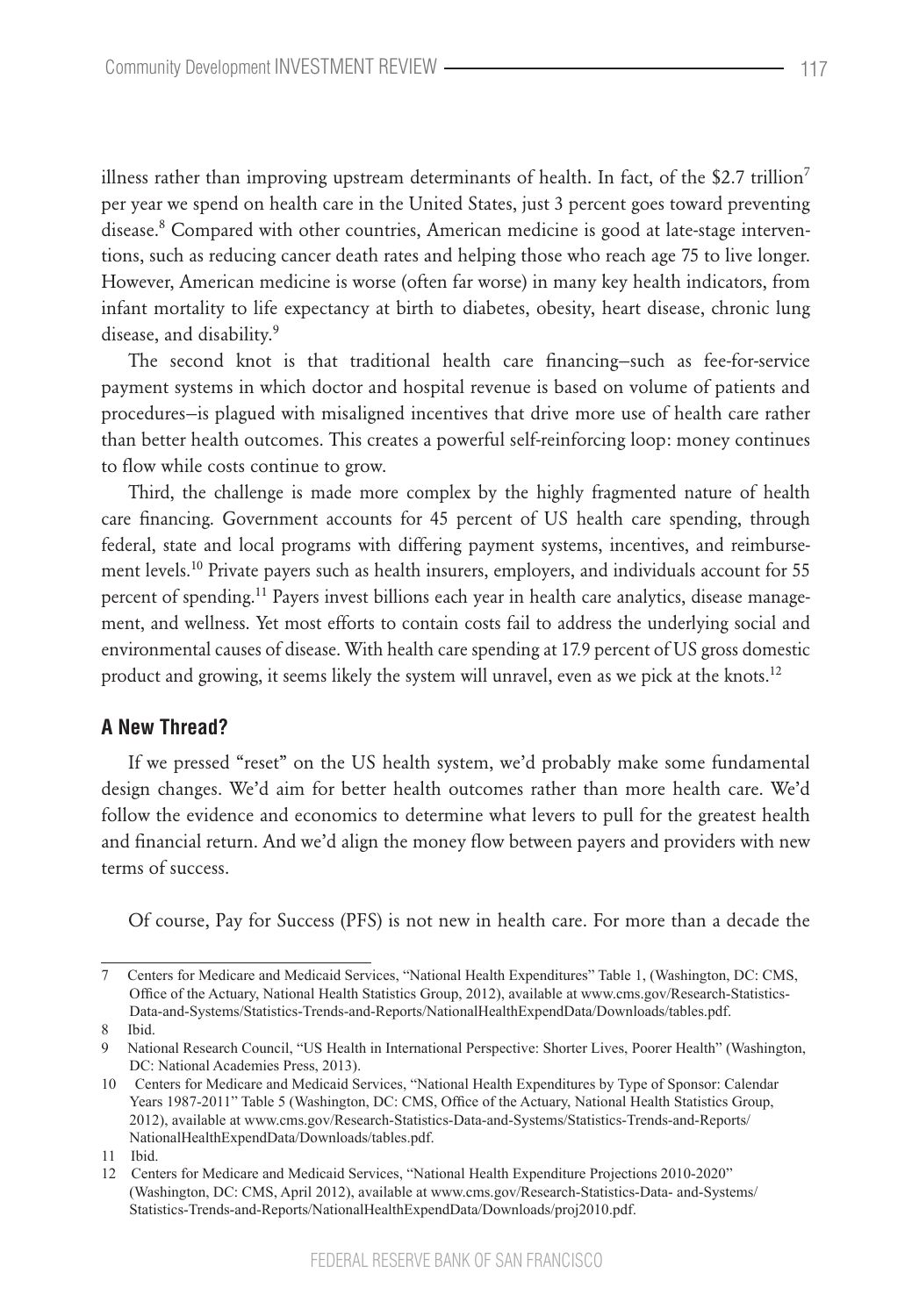industry has experimented with PFS and "value-based purchasing," where health care providers are rewarded for meeting measures of quality and efficiency. Results have been mixed<sup>13</sup> and barriers include insufficient measurement systems, ineffective incentive structures, unintended consequences, and added administrative and infrastructure costs that may actually increase PFS spending in early years.<sup>14</sup>

More recently, the introduction of accountable care organizations (ACOs) and other strategies supported by the Patient Protection and Affordable Care Act are testing new forms of shared risk/shared savings arrangements. However, to become profitable as ACOs, most providers will need to substantially invest in infrastructure, and upfront financing can be a barrier, especially for small to medium sized health care providers.<sup>15</sup>

Still, spending a little more now might yield tremendous savings down the road. Trust for America's Health found that a \$10 per person annual investment in community-based prevention over five years could produce 5 percent reductions in Type 2 diabetes, high blood pressure, heart and kidney disease, and stroke—with a return of \$5.60 for every dollar invested.<sup>16</sup> Another research effort, using a dynamic simulation model of the US health system, reported that enabling healthier behavior and improving environmental conditions, when added to expanded health insurance coverage and better preventive and chronic care, could save about 140 percent more lives and reduce costs by 62 percent in 25 years.<sup>17</sup>

In a newly reset health system, we would find a way to pull forward these future savings so that we could make smart investments in prevention today, and then re-invest again; in economic terms, we'd flip from a vicious to virtuous cycle of health spending. Unlike current health care financing, the new model would access sufficient upfront capital, tolerate longer payback periods, and support scale-up and spread of programs that work.

In early 2011, I was part of a small research team led by Len Syme and supported by The California Endowment that looked at funding mechanisms to address these challenges, including social impact bonds. (Full disclosure: it was David Erickson, this journal's editor, who first suggested we consider social impact bonds.)

Learning from the small number of social impact bond experiments under way, we

<sup>13</sup> M.B. Rosenthal, R.G. Frank, Z. Li, and A.M. Epstein, "Early Experience with Pay-for-Performance: From Concept to Practice," JAMA, 294(14) (2005):1788-93.

<sup>14</sup> T. Bhattacharyya, A. A. Freiberg, P. Mehta, J.N. Katz, and T. Ferris, "Measuring the Report Card: The Validity of Pay-for-Performance Metrics in Orthopedic Surgery," *Health Affairs*, 28(2009):2526-32. For research on ineffective incentive structures see G. Flodgren, M. P. Eccles, S. Shepperd, A. Scott, E. Parmelli, and F.R. Beyer, "An Overview of Reviews Evaluating the Effectiveness of Financial Incentives in Changing Healthcare Professional Behaviours and Patient Outcomes," Cochrane Database of Systematic Reviews, 7 (2011), article no. CD009255. For research on unintended consequences see Chen Tsung-Tai and Lai Mei-Shu, "The Unintended Consequences of Pay-for-Performance," *Health Affairs*, 31(5)(2012):1127. For research on added administrative and infrastructure costs see C. L. Damberg, "Hospital Pay for Performance" (Santa Monica, CA: RAND Corporation, 2009), available at www.rand.org/pubs/technical\_reports/TR562z12.

<sup>15</sup> S. F. Delbanco, K. Martin Anderson, C. Eikel Major, M. Kiser, and B. Wammack Toner, "Promising Payment Reform: Risk-Sharing with Accountable Care Organizations." Publication no. 1530 (New York, NY: The Commonwealth Fund, July 2011).

<sup>16</sup> J. Levi et al., "Trust for America's Health (TFAH), Prevention for a Healthier America: Investments in Disease Prevention Yield Significant Savings," Stronger Communities (2009).

<sup>17</sup> B. Milstein, J. Homer, P. Briss, D. Burton, and T. Pechacek, "Why Behavioral and Environmental Interventions Are Needed to Improve Health at Lower Cost," *Health Affairs*, 30(5) (2011): 823-832.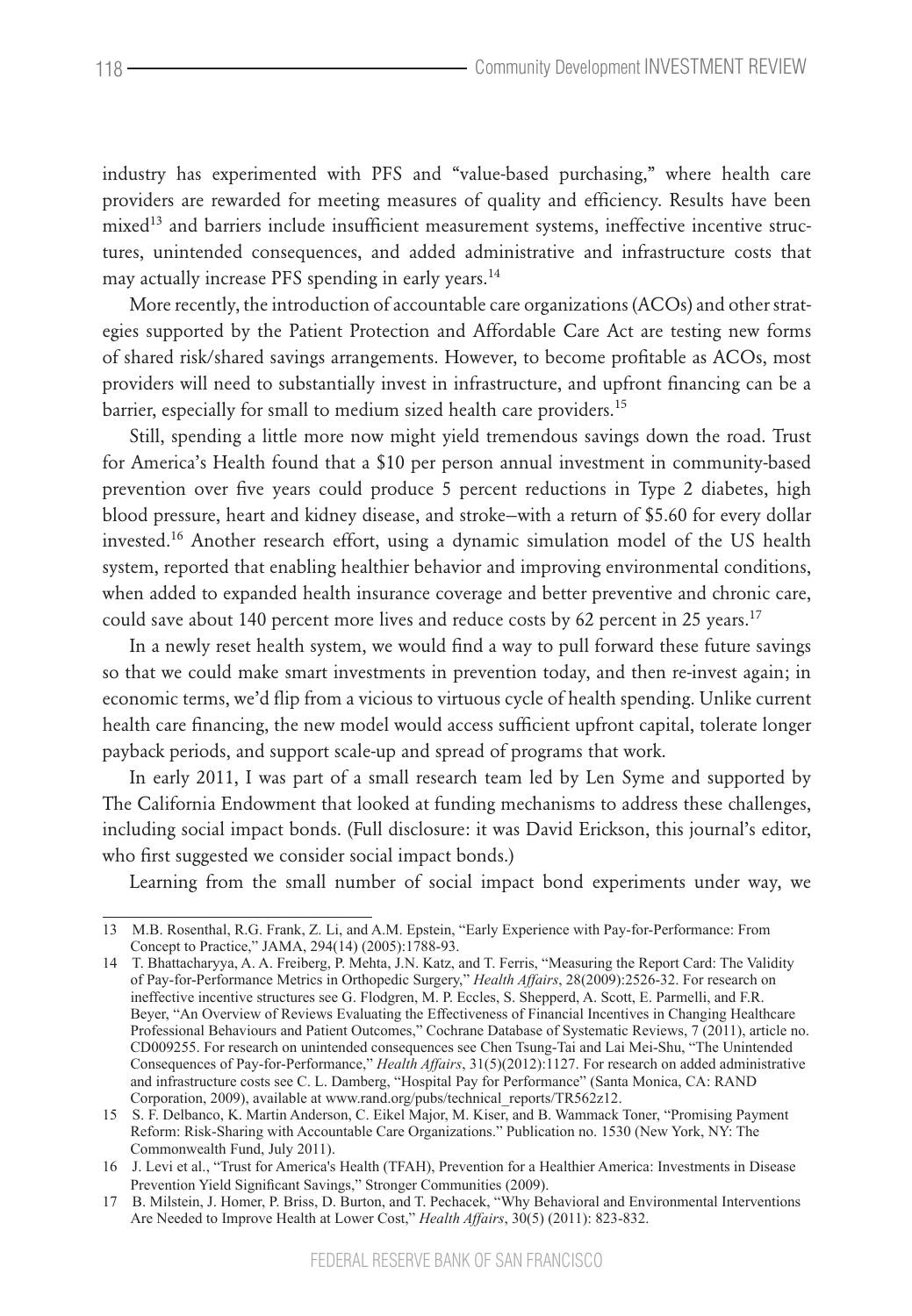began applying the concept to health. Here's how the resulting model, what we call a "Health Impact Bond," works:

- Identify opportunities to improve health and lower costs, and forecast the potential savings for financial stakeholders—public and private health plans, self-insured employers, health care providers with aligned incentives, and other government and commercial payers—who agree to share a portion of validated savings to pay back investors.
- • Invest in prevention by engaging impact investors—foundations, individuals and institutions—who provide upfront capital in exchange for agreed financial and social returns.
- • Improve health outcomes and lower costs through evidence-based interventions delivered by qualified service providers.
- Share the return, based on health care cost savings validated by independent evaluators, with investors in the form of principal plus interest, and potentially re-invest a portion of the returns for program scale-up and sustainability.



*Figure 2. Health Impact Bond: How it Works*

*Source: Collective Health LLC, 2013*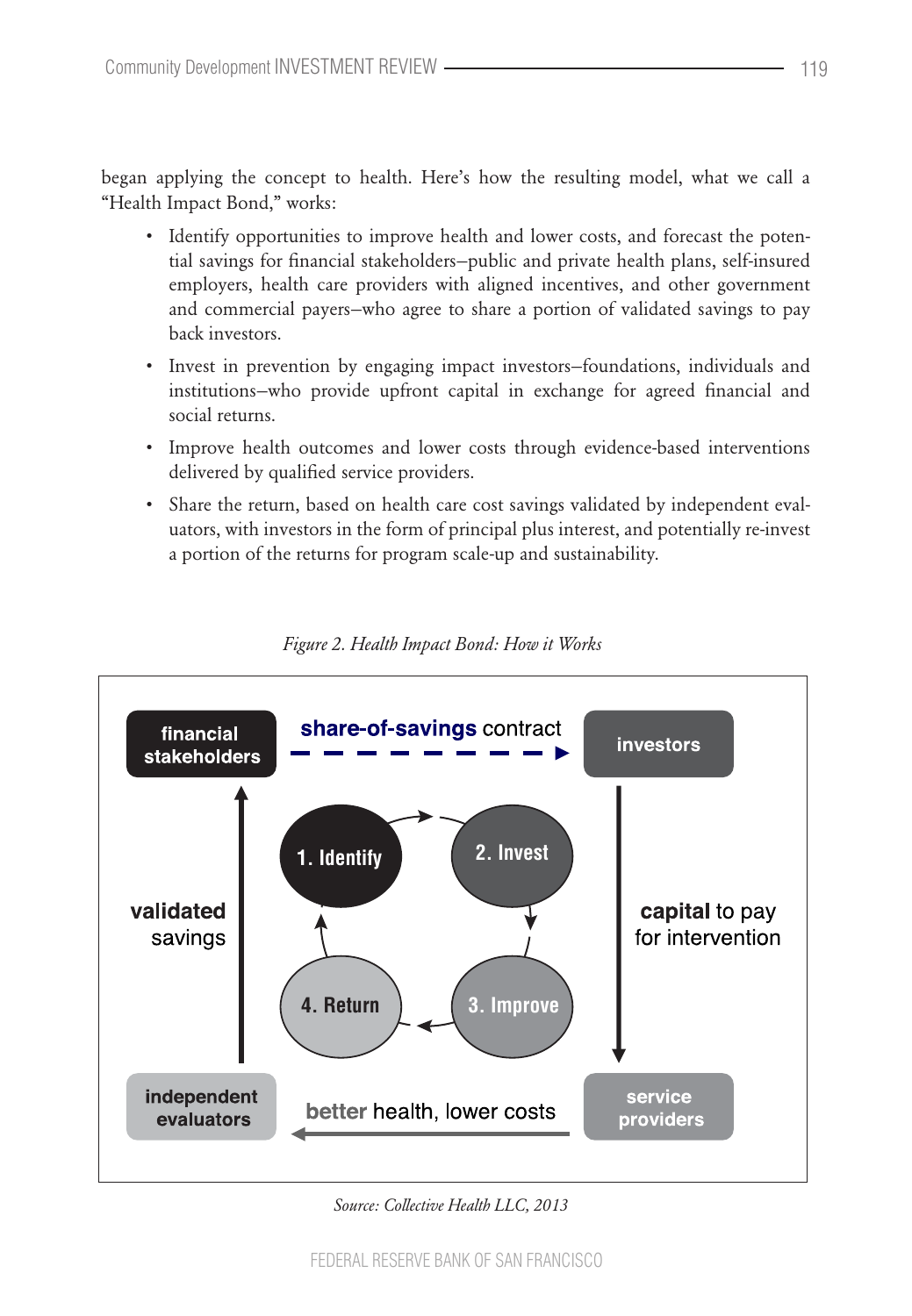*Figure 3. Health Impact Bond: What's Required*



We believe Health Impact Bonds may have broad application: seven in ten American deaths each year, and more than 75 percent of health care costs, result from chronic diseases that are preventable.<sup>18</sup> But before we take on the entire health care system, we've set our sights on demonstrating that this model can work with one major chronic condition. Childhood asthma is a good place to start because: 1) The cost and health impacts are significant; 2) There is a proven and underused approach to controlling the disease that forces us to look upstream at underlying causes in addition to good medical care; and 3) Use of emergency and hospital services for asthma can be substantially reduced, and generate returns for financial stakeholders and investors, over a relatively short period (12 to 24 months).

## **Asthma: Biology and Environment Intertwined**

Asthma is one of the most prevalent and costly chronic diseases, too often treated in the emergency department rather than through comprehensive management and prevention.<sup>19</sup> Worldwide an estimated 235 million people suffer from asthma, and it is the number one chronic disease among children.<sup>20</sup>

<sup>18</sup> H.C. Kung, D.L. Hoyert, J. Q. Xu, and S. L. Murphy, "Deaths: Final Data for 2005," National Vital Statistics Reports, 56(10)(2008), available at www.cdc.gov/nchs/data/nvsr/nvsr56/nvsr56\_10.pdf; Institute of Medicine, For the Public's Health: Investing in a Healthier Future. (Washington, DC: IOM, 2012), available at www.iom. edu/Reports/2012/For-the-Publics-Health-Investing-in-a-Healthier-Future.aspx.

<sup>19</sup> A. J. Atherly, "The Economic Value of Home Asthma Interventions," *American Journal of Preventive Medicine*, 41(2S1)(2011):S33–S47.

<sup>20</sup> World Health Organization, "Asthma Fact Sheet," no. 307 (Geneva: WHO, 2011), available at www.who.int/ mediacentre/factsheets/fs307/en/index.html.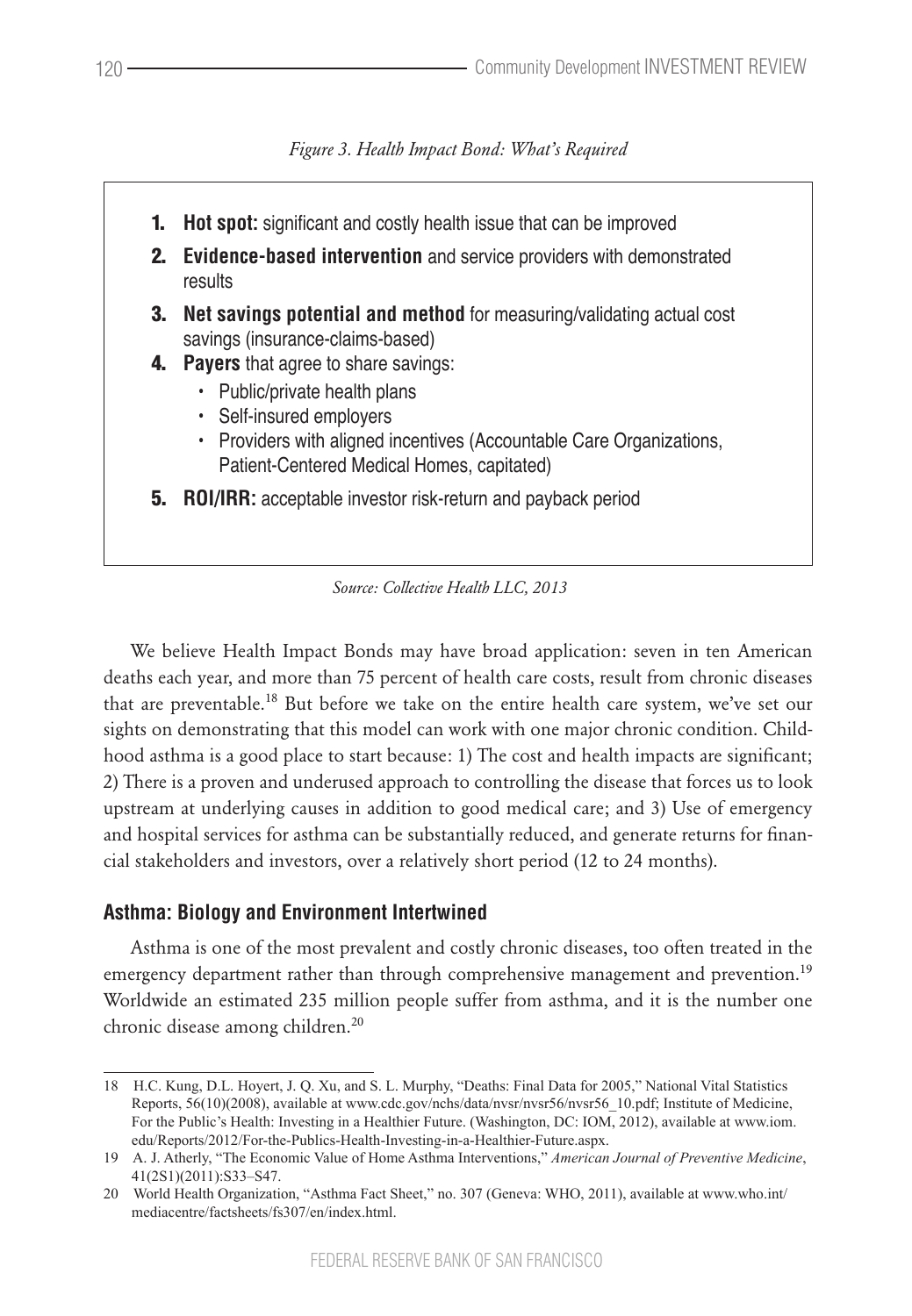While genetics play a role in asthma, development and severity of the disease depend on a complex interplay of biological and environmental factors.<sup>21</sup> Exposure to indoor allergens, such as dust mites, mold, cockroaches, and pet dander, is a significant risk factor for  $asthma<sup>22</sup>$ 

Comprehensive asthma management that integrates clinical care, education, and remediation of home-based environmental triggers can significantly reduce asthma emergen $cies.<sup>23</sup>$  For children and adolescents with uncontrolled asthma, a home-based, multi-trigger, multi-component approach is the only one recommended by the Centers for Disease Control and Prevention's Community Preventive Services Task Force. The recommendation is based on "evidence of effectiveness" (23 studies) and "savings from averted costs of asthma care" (13 studies).<sup>24</sup> It is also consistent with the Coordinated Federal Action Plan to Reduce Racial and Ethnic Asthma Disparities<sup>25</sup> and the National Asthma Education and Prevention Program.<sup>26</sup>

However, in practice, significant gaps remain in most efforts to control asthma and avoid unnecessary emergencies. A 2008 survey of people with asthma found that fewer than one-half were taught how to avoid triggers, and almost one-half (48 percent) of adults who were taught did not follow most of this advice.<sup>27</sup> Lack of sustainable funding is part of the problem, but so are the knotted and misaligned aspects of our health care system and the social-environmental dynamics that drive health context and choices.

Meanwhile, the number of people with asthma in the United States continues to grow,

<sup>21</sup> F. D. Martinez, "Genes, Environments, Development and Asthma: A Reappraisal," *European Respiratory Journal*, 29 (1) (2007): 179–84.

<sup>22</sup> A. Custovic and A. Simpson, "The Role of Inhalant Allergens in Allergic Airways Disease," *Journal of Investigational Allergology & Clinical Immunology: Official Organ of the International Association of Asthmology* (INTERASMA) *and Sociedad Latinoamericana de Alergia e Inmunologia*, 22(6)(2012):393–401.

<sup>23</sup> D. Crocker et al., "Effectiveness of Home-Based, Multi-Trigger, Multicomponent Interventions with an Environmental Focus of Reducing Asthma Morbidity: A Community Guide Systematic Review," *American Journal of Preventive Medicine*, 41(2S1) (2011):S5-S32; E. Woods et al., "Community Asthma Initiative: Evaluation of a Quality Improvement Program for Comprehensive Asthma Care," Pediatrics, 129 (2012):465; P. Hoppin et al., "Investing in Best Practices For Asthma: A Business Case: August 2010 Update" (Dorchester, MA: Asthma Regional Council of New England, 2010); Asthma Health Outcomes Project, "Asthma Programs with an Environmental Component: A Review of the Field and Lessons Learned" (Ann Arbor, MI: Center for Managing Chronic Disease, University of Michigan, 2007).

<sup>24</sup> Centers for Disease Control and Prevention, "Asthma Control: Home-Based Multi-Trigger, Multicomponent Environmental Interventions; Task Force Finding and Rationale Statement Interventions for Children and Adolescents with Asthma" (Atlanta, GA: CDC, Community Preventive Services Task Force, The Guide to Community Preventive Services: The Community Guide, June 2008), available at http://thecommunityguide.org/ asthma/rrchildren.html.

<sup>25</sup> "Coordinated Federal Action Plan to Reduce Racial and Ethnic Asthma Disparities" (Washington, DC: President's Task Force on Environmental Health Risks and Safety Risks to Children, Asthma Disparities Working Group, May 2012), available at www.epa.gov/childrenstaskforce/federal asthma disparities action plan.pdf.

<sup>26</sup> National Institutes of Health, "Expert Panel Report 3 (EPR3): Guidelines for the Diagnosis and Management of Asthma" (Bethesda, MD: National Heart, Lung, and Blood Institute, National Asthma Education and Prevention Program, Coordinating Committee, 2007), available at http://www.nhlbi.nih.gov/guidelines/asthma/asthgdln.htm.

<sup>27</sup> Centers for Disease Control and Prevention, "Vital Signs: Asthma Prevalence, Disease Characteristics, and Self-Management Education - United States, 2001-2009," Morbidity and Mortality Weekly Report, 60(17) (2011): 547-52.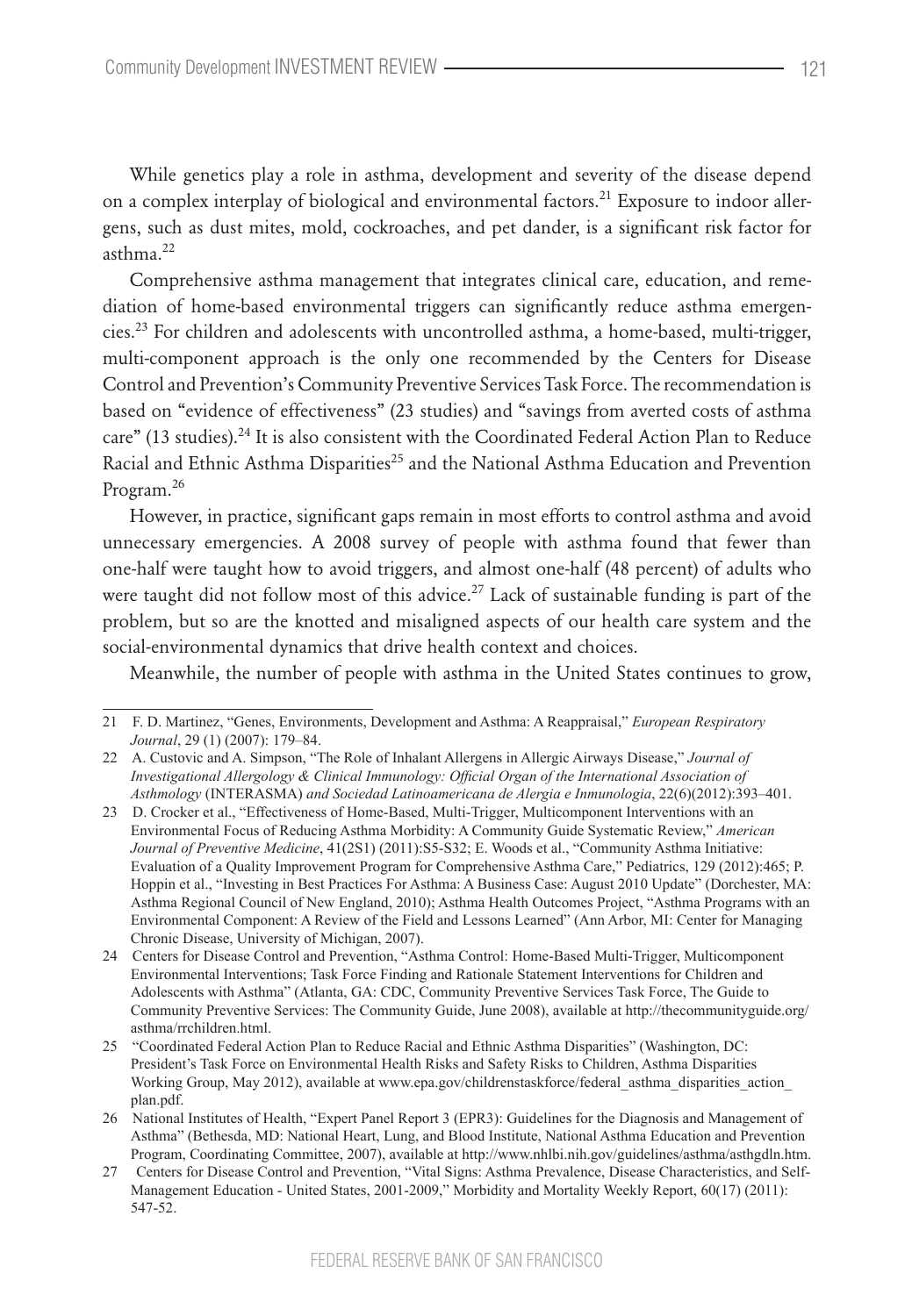from about 20 million in 2001 to 25 million in 2009.<sup>28</sup> Asthma-related medical expenses have increased from \$48.6 billion in 2002 to \$50.1 billion in 2007.<sup>29</sup>

#### **Threading It All Together**

Fresno County, California, is an asthma hot spot: 17.3 percent of the population and 20.2 percent of children aged 5-17 have been diagnosed with the disease, compared to 8 percent of adults and 10 percent of children nationally.<sup>30</sup> Rates are significantly higher for Latino, African American, and low-income community members. Fresno County has the highest poverty rate in the state  $(27.1 \text{ percent})$ .<sup>31</sup>

Every day in Fresno nearly 20 people end up in the emergency department and at least three are hospitalized for asthma.<sup>32</sup> Asthma emergency department visits and hospitalizations cost Fresno health insurers and other payers nearly \$35 million per year.<sup>33</sup>

At this writing, we are in the first phase of an asthma demonstration project in Fresno. The California Endowment has awarded grant funding to Collective Health and Social Finance, Inc., a nonprofit organization that mobilizes investment capital to drive social progress. The project aims to prove the dual social and financial benefits of investing in comprehensive asthma management, and to lay the foundation for an asthma Health Impact Bond to scale the effort and ensure sustainability.

Collective Health and Social Finance are working with local partners to implement a oneyear comprehensive home-based intervention to reduce asthma emergencies and costs among 200 high-risk children in Fresno. This includes:

- • Quarterly home visits by bilingual community health workers (CHWs) and monthly follow-up calls to monitor and re-enforce self-management;
- Asthma education focused on medications and triggers;
- Home environmental assessment and trigger remediation;
- • Clinical assessment and coordination, asthma action plan, and referral to specialists.

This intervention fills a critical gap outside the doctor's office by improving indoor air

<sup>28</sup> Ibid. 29 Ibid.

<sup>30</sup> California Health Interview Survey 2009 (Los Angeles, CA: CHIS, UCLA Center for Health Policy Research, 2009); CDC, Morbidity and Mortality Weekly Report, 2011.

<sup>31</sup> US Census Bureau, American Community Survey 2010. As cited in S. Bohn, "Just the Facts: Poverty in California" (San Francisco, CA: Public Policy Institute of California, December 2011), available at www.ppic. org/content/pubs/jtf/jtf\_povertyjtf.pdf.

<sup>32</sup> State of California Office of Statewide Health Planning and Development, "2010 Hospital Annual Utilization Data" (Sacramento, CA: OSHPD, 2010).

<sup>33</sup> Hospitalization calculation based on OSHPD 2010 utilization and unit cost data; emergency services calculation based on OSHPD 2010 utilization data and unit cost estimate from two sources: 1) Florida Center for Health Information and Policy Analysis, "Emergency Department Utilization Report 2009" (Tallahassee, FL: Florida Center for Health Information and Policy Analysis, Agency for Health Care Administration, 2009) [\$2,064 average charge per emergency department visit (2009 data)]; and 2) Indiana State Department of Health, The Burden of Asthma in Indiana, 2d ed. (Indianapolis, IN: Indiana State Department of Health, 2008) [\$1,028 average cost per emergency department visit (2005 data)].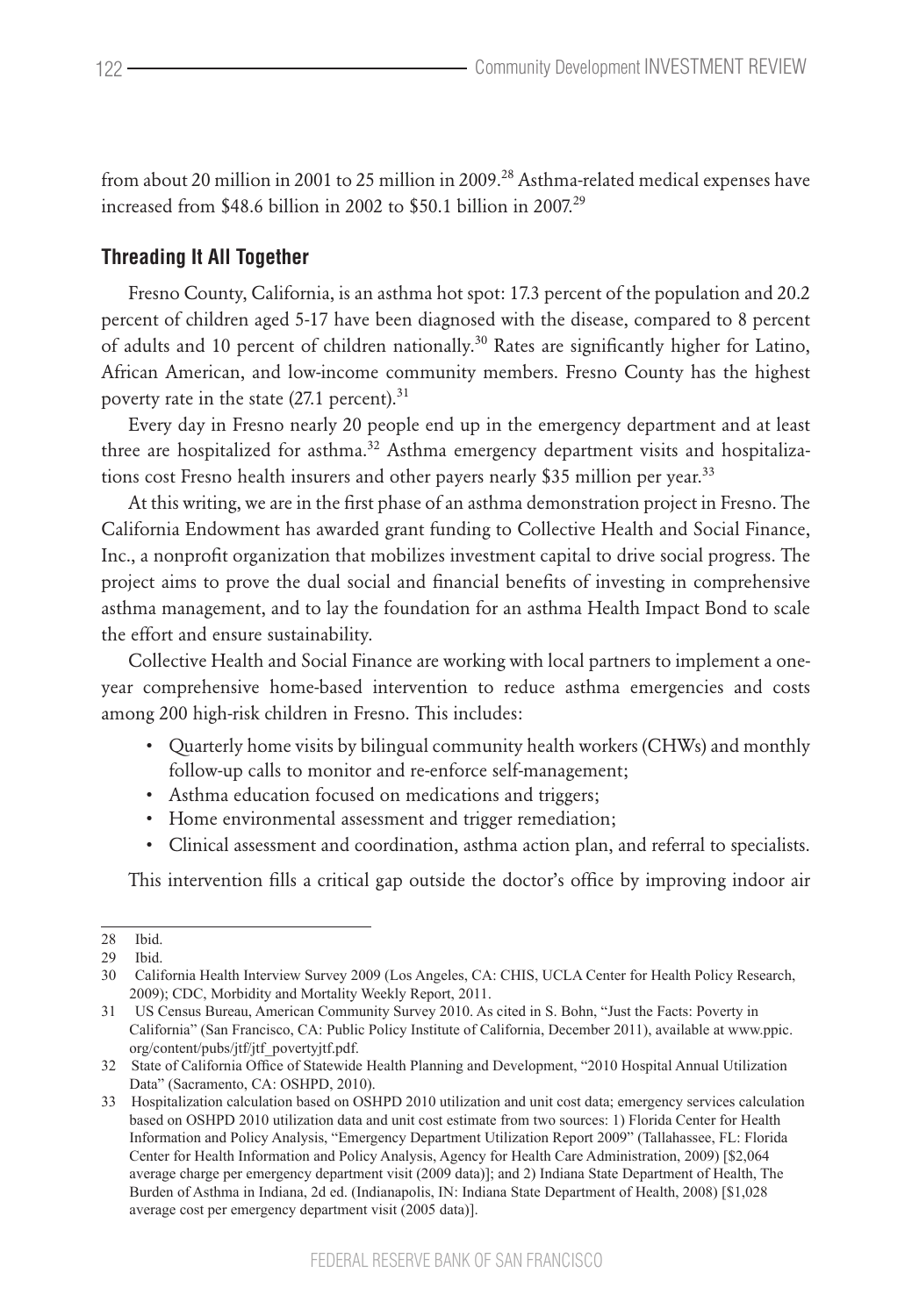quality and removing environmental triggers in the home that are most frequently linked to avoidable emergency department visits and hospitalizations. The CHWs are central to this effort because they are hired from within the very communities they serve. They can connect with participating families in ways that go beyond basic health literacy and treatment compliance. They help kids and their families address myriad causes of asthma emergencies and other health-related issues, they keep them out of the emergency room, and they substantially reduce health care costs.

The intervention design and implementation is being led by Fresno clinical and community partners with proven track records and existing capacity: Central California Asthma Collaborative, which addresses the burden of asthma in underserved populations of the San Joaquin Valley, and Clinica Sierra Vista, a network of comprehensive health clinics serving ethnically diverse populations with low- to moderate-incomes. With technical assistance from Regional Asthma Management and Prevention, enhancements have been made to improve the home remediation component based on a literature review and cost-benefit analysis.

Collective Health is providing an actuarial-based savings methodology using insurance claims data to measure reductions in emergency and hospital services, and to calculate the resulting health care cost savings to payers covering these individuals. We have engaged two local Medi-Cal plans and several self-insured employers, and we will confirm final partners in the initial months of the project. Program participants will be identified based on multi-year claims, clinical assessment, and geographic clusters. A third-party actuary will validate savings.

In our target population, we estimate that asthma-related emergency department and hospital costs currently average \$16,371 per person per year. By reducing those service areas by 30 percent and 50 percent, respectively, we believe we can bring down annual costs by \$7,773 per person, with an anticipated \$1.6 million in savings for the targeted 200 individuals in the first year following the intervention. $34$ 

Those savings can be leveraged to expand this valuable program to many more children who can benefit. Social Finance and Collective Health will lead an advisory group of public and private payers, legislators, and other stakeholders to design and structure a Health Impact Bond for scale-up beyond the demonstration project. We estimate that a five-year program with 3,500 participants could yield \$27 million in reduced costs.<sup>35</sup>

<sup>34</sup> Savings calculation assumptions:

<sup>•</sup> Targeted high-risk patients with average utilization of 1.5 ED visits and 0.75 hospitalizations per year;

<sup>•</sup> Cost of ED visit: \$1,375 (estimate based on sources noted above);

<sup>•</sup> Cost of hospital stay: \$19,078 (OSHPD 2010);

<sup>•</sup> Total baseline cost:  $$2,063$  ED +  $$14,309$  hospital =  $$16,371$  per person; 200 patients =  $$3,274,200$ ;

<sup>•</sup> Reductions from intervention: 30 percent emergency department and 50 percent hospital (Crocker et al., "Effectiveness of Home-Based, Multi-Trigger, Multicomponent Interventions"; Woods et al., "Community Asthma Initiative"; Hoppin et al., "Investing in Best Practices For Asthma");

<sup>•</sup> Total savings: \$7,773 per person; \$1,554,600 for 200 patients.

<sup>35 \$7,773</sup> per person x 3,500 patients = \$27,205,500.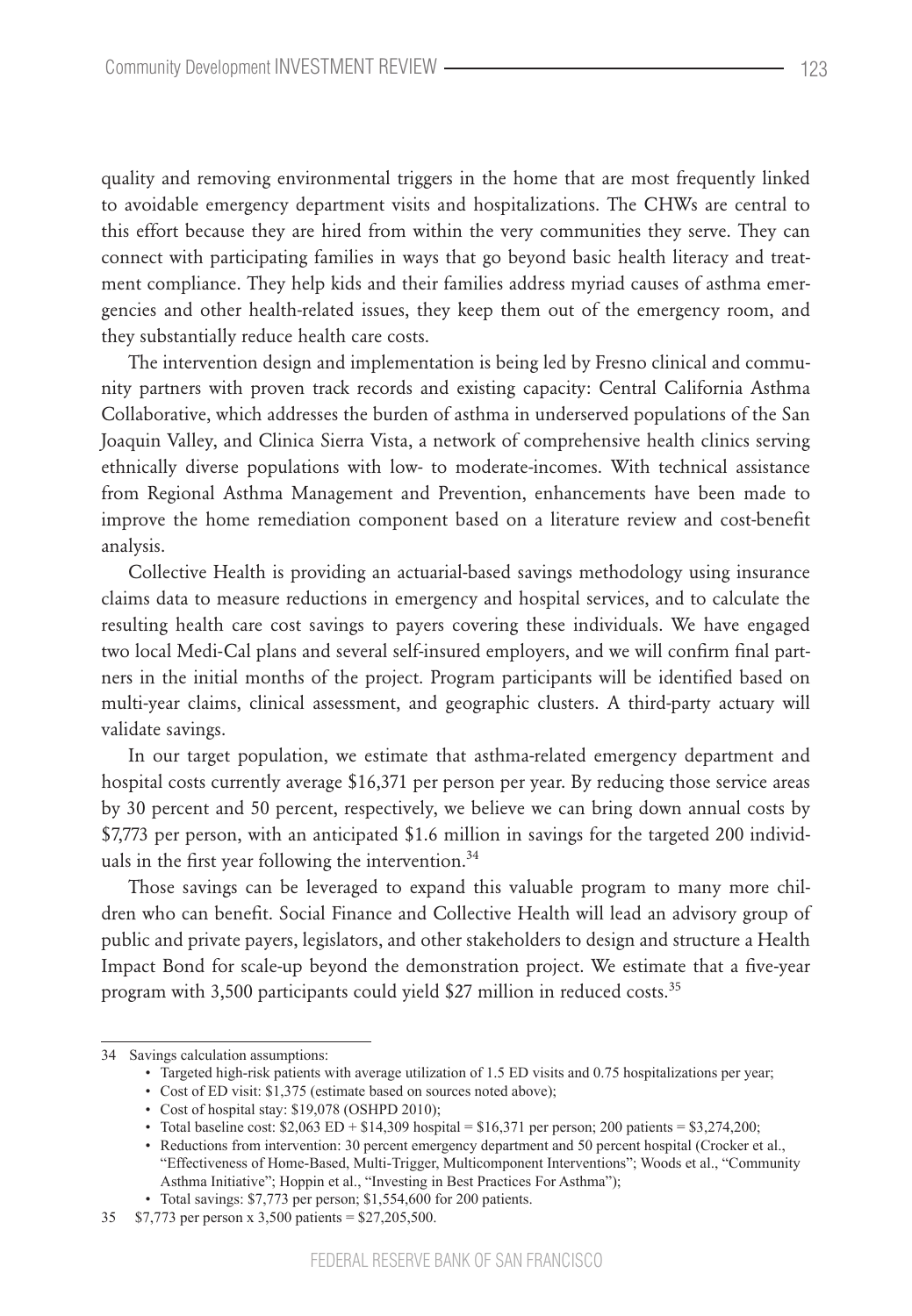

*Figure 4. Reducing Asthma Emergencies: Projected Savings*

*Source: Collective Health LLC, 2013*

## **Conclusion**

A new health system does not happen overnight. Efforts to reform the system have shown that pulling at knots from one end of the thread sometimes tightens them further. But we think Health Impact Bonds have the potential to begin to transform the system from within by uncovering real value for all stakeholders: payers who realize significant savings; providers who create new revenue opportunities based on what works; investors with an opportunity to achieve both social and financial returns; healthier people and thriving communities. The success of PFS will drive greater alignment, availability of upfront capital, and tolerance for longer-term investment.

As Fresno moves forward, we are pursuing asthma Health Impact Bonds in additional communities with similarly vulnerable populations, and applications in other areas of preventive health. For instance:

- • Diabetes risk reduction through programs such as the National Diabetes Prevention Program;<sup>36</sup>
- • Other proven in-home care models such as PACE, the Medicare and Medicaid Program of All-inclusive Care for the Elderly,<sup>37</sup> and the Nurse-Family Partnership approach to at-risk maternal and child health;<sup>38</sup>
- Addressing the complex needs of individuals with serious mental illness and

<sup>36</sup> "National Diabetes Prevention Program," Centers for Disease Control and Prevention, National Center for Chronic Disease Prevention and Health Promotion, Division of Diabetes Translation, last updated October 5, 2012, available at www.cdc.gov/diabetes/prevention/about.htm.

<sup>37</sup> "PACE," Centers for Medicare & Medicaid Services, accessed January 28, 2013, available at www.medicare. gov/your-medicare-costs/help-paying-costs/pace/pace.html.

<sup>38</sup> "Beginning with Trust, Ending with Extraordinary Outcomes," Nurse-Family Partnership, accessed January 28, 2013, available at www.nursefamilypartnership.org/about.